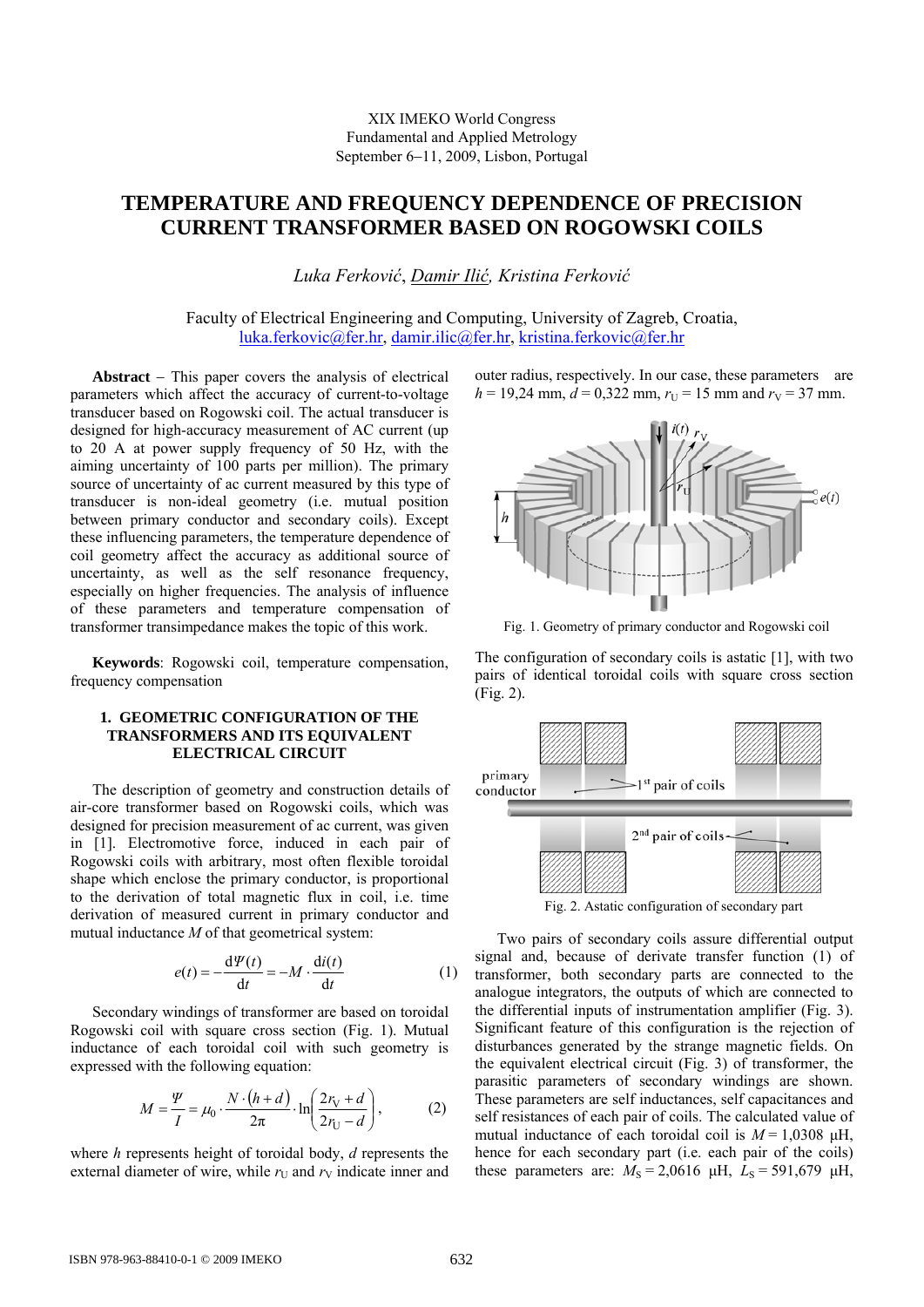$R_{\rm S}$  = 12,06  $\Omega$  and  $C_{\rm S} \approx 57$  pF, while the calculated value of mutual inductance of entire transformer is  $M_T = 4,1232 \mu H$ .



Fig. 3. The p rinciple of ac current measurement by transducer based on Rogowski coil

### 2. TEMPERATURE DEPENDENCE OF MUTUAL **INDUCTANCE**

The influence of configuration of secondary part and its geometrical position in relation to the primary conductor had been discussed in detail in [2], and here we will concentrate on the temperature influence on the mutual inductance. This influence has double impact: the changes of temperature affect the resistance of coils, besides the stretch of wire material of which coils are made. Wire stretching results in a change of cross section of each turn, which leads to the changes of total magnetic flux, and thus change of mutual inductance. Each coil made with *N* turns of wire with diameter *d* (Fig. 4) has sides with effective length of  $(r_V - r_U + d)$  and  $(h + d)$ , and on reference temperature  $T_0$  the total length of wire is:

$$
l_0 = 2N(r_V - r_U + h + 2d)
$$
 (3)

Assuming that the wire material has equal temperature coef ficient of expansion in all three axes, the total length of wire at temperature *T* is then:

$$
l_1 = l_0 \big( 1 + \beta \cdot \Delta T \big),\tag{4}
$$

where  $\beta$  represents the linear coefficient of expansion, and  $\Delta T = (T - T_0)$ . Small changes in relative length allow us to assume the increase of cross-section of each turn as a consequence of relative expansion of each side for  $(1 + \beta \Delta T)$ . Introducing the function of temperature dependence in the expression (2), the mutual inductance of each coil at the temperature *T* is:

$$
M = \mu_0 \cdot \frac{N \cdot (h+d) \cdot (1+\beta \cdot \Delta T)}{2\pi} \cdot \ln \left\{ \frac{r_v + \frac{d}{2} + \left(\frac{r_v - r_{\text{U}} + d}{2}\right) \cdot \beta \cdot \Delta T}{r_{\text{U}} - \frac{d}{2} - \left(\frac{r_v - r_{\text{U}} + d}{2}\right) \cdot \beta \cdot \Delta T} \right\} (5)
$$

In case of bigger toroidal coils, the wire diameter *d* would be negligible in comparison to the dimensions of coil, and hence the relative deviation of mutual inductance due to the

increase of surrounding temperature from  $T_0$  to  $T$  can be reduced to the form:



Fig. 4. Expansion in cross-section of single turn

Such calculation can predict the temperature dependence of mutual inductance for quoted toroidal geometry made by cooper wire  $(\beta_{Cu} = 17.10^{-6}/^{\circ}C$  on  $t = 20^{\circ}C$ ). Diagram in Fig. 5 shows the temperature dependence of mutual inductance obtained by theoretical analysis. At a given temperature range the obtained dependence can be approximated by line and its slope corresponds to the temperature coefficient of mutual inductance; at toroidal coils made of copper wire it will be around  $35.10^{-6}$ /°C, andusually does not depend on the ratio  $Q = r_V/r_U$ .



Fig. 5. Temperature dependence of mutual inductance in case of toroidal coil made of copper wire

Since the technology of coil production does not assures the tension of wire, influence of body expansion  $(\beta_{\text{Plexy}} \approx 70.10^{-6} / \text{°C})$  emphasizes only at considerably higher temperatures than those which are expected. In practical applications (laboratory conditions), the stretch of insulation body at temperature rise (i.e. temperature coefficient  $\beta_i$ ) can be ignored and assume the coil performed without body.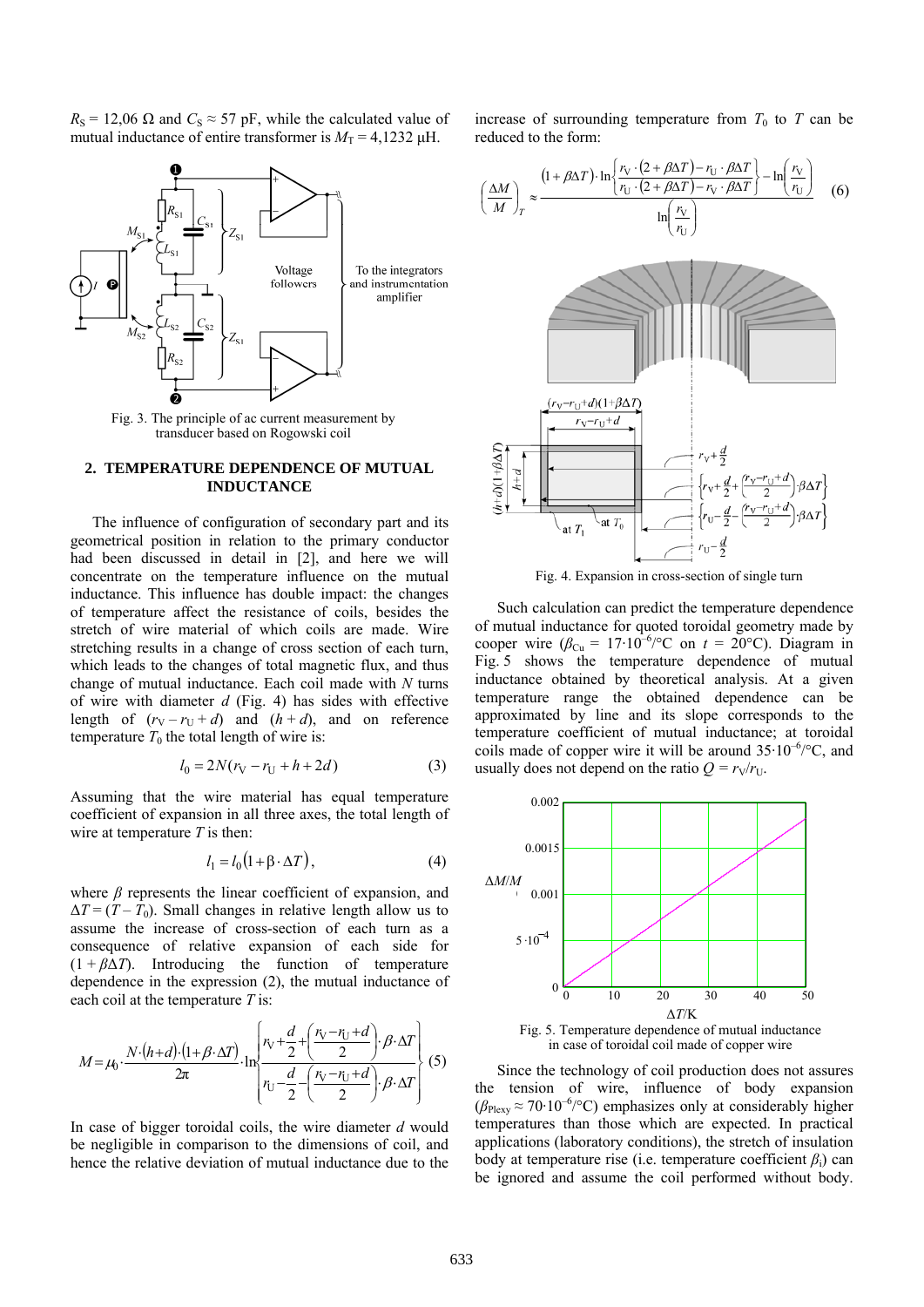The transformer coils are performed on the bodies of toroidal shape, made of polymethyl methacrylate (plexiglas), which was proven as good choice during the construction of test probes, and used in verification of analytical methods for estimation of mutual inductance of real Rogowski transducers. With temperature rise in case when  $\beta_i < \beta_{\text{Cu}}$ , wire can became loosely. Therefore, in the working conditions, where the larger temperature changes are expected, the temperature coefficient  $\beta_i$  of body material should be as close as possible to  $\beta_{\text{Cu}}$ .

# **3. THE INFLUENCE OF THE PARASITIC PARAMETERS OF COILS**

On the coil equivalent circuit (Fig. 6), the self resistance *R* o f coil appears because of the finite conductivity of the wire, and can be displayed in series with its self inductance *L*. The partial capacitances between turns can be replaced by the concentrated equivalent capacitance *C*. The same equivalent circuit is valid for the pair of coils having self resistance of  $R<sub>S</sub>$ , self inductance of  $L<sub>S</sub>$  and self capacitance of  $C_S$  (as it is pointed out in Fig. 3).



Fig. 6. Equivalent circuit of real Rogowski coil

Ideally, when the self resistance, self capacitance and sel f inductance can be neglected, each pair of coils induces electromotive force  $E_S(\omega) = -j\omega M_S$ *I*( $\omega$ ), and their transimpedance is therefore:

$$
Z_{\rm Si}(\omega) = -j\omega M_{\rm S} \tag{7}
$$

In real case, which is shown in Fig. 6, the voltage  $U_s(\omega)$ ind uced on secondary terminals of coils is a consequence of the total magnetic flux, and it is dependent of mutual inductance  $M_s$ , but it also depends of the parameters  $L_s$ ,  $R_s$ and C<sub>S</sub>. Therefore, unloaded real pair of secondary coils has the transimpedance of:

$$
Z_{\rm S}(\omega) = \frac{U_{\rm S}(\omega)}{I(\omega)} = -j\omega M_{\rm S} \cdot \frac{-j\frac{1}{\omega C_{\rm S}}}{j\omega L_{\rm S} + R_{\rm S} - j\frac{1}{\omega C_{\rm S}}}
$$
(8)

In frequency domain, the modulus of relative deviation of real transimpedance  $Z_S(\omega)$  from ideal transimpedance  $Z_{\text{Si}}(\omega)$  is:

$$
\frac{|Z_{\rm S}(\omega)| - |Z_{\rm S_i}(\omega)|}{|Z_{\rm S_i}(\omega)|} = \frac{1}{\sqrt{(\omega R_{\rm S}C_{\rm S})^2 + (\omega^2 L_{\rm S}C_{\rm S} - 1)^2}} - 1 \quad (9)
$$

For the interpretation of the expression (9), Fig. 7 shows the frequency dependence of quoted deviation for a concrete example. Due to the existence of equivalent capacitance, the

parallel self resonance [3, 4] will occur and therefore, by increasing the frequency of primary current, the deviation of induced voltage  $U<sub>S</sub>$  from the electromotive force  $E<sub>S</sub>$  will rise.



Fig. 7. The deviation of induced voltage due to the self resonance for each pair of secondary coils ( $M<sub>S</sub> = 2,062 \mu H$ ,  $L_S$  = 591,67  $\mu$ H,  $C_S$  = 57 pF and  $R_S$  = 12,06  $\Omega$ )

In some cases, the conditions for the oscillations of tran sformer can be established, supported by energy taken from the primary circuit, and then the secondary circuit need some fixed burden. The resistance divider created by burden resistor adds additional systematic deviations of induced voltage, which should be taken into account.

## **4. THE COMPENSATION OF TEMPERATURE INFLUENCE ON MUTUAL INDUCTANCE**

Besides the influence on the geometry of secondary circuit, the temperature also changes the resistance  $R<sub>S</sub>$  of each pair of coils. Since the copper has a positive temperature coefficient of resistance  $\alpha_{Cu}$ , this change of resistance may be used for the compensation of temperature dependence of induced voltage. With a certain (temperatureindependent) loading resistance  $R<sub>T</sub>$ , the secondary voltage can be made almost independent of temperature, thus the temperature dependence of total flux in coils does not change, but only apparently compensates.

The burden resistance  $R<sub>T</sub>$  with resistance  $R<sub>S</sub>$  forms a vol tage divider, so the voltage on the input terminals of integrator will be somewhat smaller than expected. Under constant product *ωI* of angular frequency and current, the electromotive force  $E<sub>S</sub>$  can be expressed as  $kM<sub>S</sub>$ , so the voltage induced on  $R<sub>T</sub>$  is:

$$
U_{\rm S} = \frac{E_{\rm S}R_{\rm T}}{R_{\rm S}(1 + \alpha_{\rm Cu}\Delta T) + R_{\rm T}} = \frac{kM_{\rm S}(1 + \text{TC}_M\Delta T)R_{\rm T}}{R_{\rm S}(1 + \alpha_{\rm Cu}\Delta T) + R_{\rm T}},\qquad(10)
$$

where  $TC_M$  represents the temperature coefficient of mutual inductance. If we equalize the derivation  $\partial U_s / \partial (\Delta T)$  with zero, we can express the compensation resistance  $R<sub>T</sub>$  in the following form:

$$
R_{\rm T} = \frac{R_{\rm S}(\alpha_{\rm Cu} - \rm TC}_M)}{\rm TC}_M \tag{11}
$$

It follows that the compensation resistance for each pair of coils with self resistance of  $R<sub>S</sub> = 12,06$  Ω and temperature coefficient of resistance  $\alpha_{\text{Cu}} = 3.9 \cdot 10^{-3} / \text{°C}$ , should be  $R_T = 1332 \Omega$ . Compensation resistors should be temperature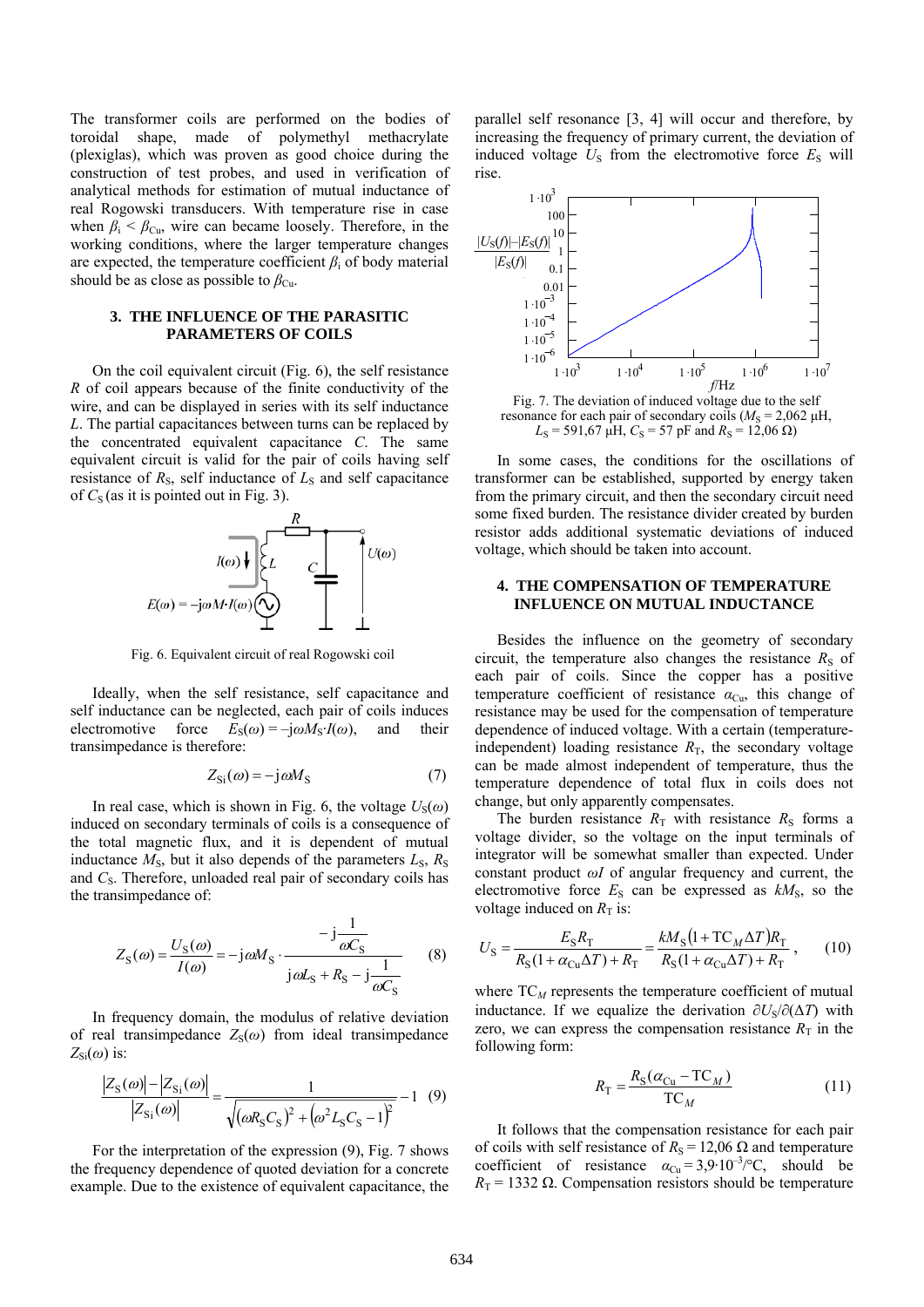independent, and connected to the clamps of both pair of secondary coils, in parallel to the inputs of voltage followers (Fig. 3). In this case, the transimpedance of loaded transformer on low frequencies  $Z_{S,lf}(\omega)$  may be expressed as:

$$
Z_{\text{S,H}}\left(\omega\right) = \frac{U(\omega)}{I(\omega)} = -\text{j}\omega M_{\text{S}} \frac{R_{\text{T}}}{R_{\text{S}} + R_{\text{T}}},\tag{12}
$$

The connection of compensation resistors has resulted in strong attenuation or even complete absence of self resonance [3], and also reflected in the deviation of voltage  $U<sub>S</sub>$  in the frequency domain. This effect can be analyzed through the expression for transimpedance of loaded transformer:

$$
Z_{\rm S}(\omega) = \frac{-j\omega M_{\rm S} \cdot \left(\frac{-jR_{\rm T}}{-j + \omega C_{\rm S}R_{\rm T}}\right)}{j\omega L_{\rm S} + R_{\rm S} + \left(\frac{-jR_{\rm T}}{-j + \omega C_{\rm S}R_{\rm T}}\right)}
$$
(13)

Knowing all the parameters of the coils, we can determine the deviations of transimpedance in frequency domain (i.e. frequency dependence of secondary voltage induced by constant primary current). As a reference value we will take the value at low frequencies, given by (12), where the influences of self inductance  $L<sub>S</sub>$  and parasitic capacitance  $C<sub>S</sub>$ can be neglected.



Fig. 8. The influence of compensation resistance  $R_T = 1332 \Omega$ on relative deviation of transimpedance  $(M<sub>S</sub> = 2,062 \mu H,$  $L_s$  = 591,67  $\mu$ H,  $R_s$  = 12,06  $\Omega$ ,  $C_s$  = 57 pF) in relation to the ideal case ( $M_S = 2{,}062 \mu$ H,  $R_S = 12{,}06 \Omega$ ,  $L_S = 0$ ,  $C_S = 0$ )

The diagram in Fig. 8 shows the mentioned suppress of self resonance, even to the extent of rejection of voltage induced at higher frequencies. The influence of frequency dependent part starts at frequencies higher than 1 kHz, so that the deviation from the reference value  $Z_{S,H}(\omega)$  at frequency of 10 kHz is about  $2,5.10^{-4}$ .

The compensation of these deviations is possible with decreasing the self resonant frequency of transformer, with adding compensation capacitance  $C_K$  in parallel to the compensation resistance  $R<sub>T</sub>$ . In the quoted function of relative deviation, instead of their self capacitance  $C<sub>S</sub>$ , we shall put the sum  $(C_S + C_K)$  which leads to the following expression:

$$
\frac{|Z_{\rm S}(\omega)| - |Z_{\rm S,lf}(\omega)|}{|Z_{\rm S,lf}(\omega)|} = \frac{R_{\rm S} + R_{\rm T}}{\sqrt{\omega^2 \left[ (C_{\rm S} + C_{\rm K}) R_{\rm S} R_{\rm T} + L_{\rm S} \right]^2 + \left[ \omega^2 L_{\rm S} (C_{\rm S} + C_{\rm K}) R_{\rm T} - R_{\rm S} - R_{\rm T} \right]^2}} - 1 \tag{14}
$$

The compensation is achieved when (14) is equal to zero, and the needed value of compensation capacitance to obtain this is:

$$
C_{\rm K} = \frac{L_{\rm S}R_{\rm T} \pm L_{\rm S}\sqrt{{R_{\rm T}}^2 - \left(R_{\rm S}^2 + \omega^2 L_{\rm S}^2\right)}}{R_{\rm T}(R_{\rm S}^2 + \omega^2 L_{\rm S}^2)} - C_{\rm S} \tag{15}
$$

With the known self capacitance of each secondary winding  $(C<sub>S</sub> = 57$  pF), it follows that the compensation capacitance is  $C_K = 110$  pF. In Fig. 9 it is notable that the frequency response of transimpedance  $Z_{S,k}(\omega)$  is linearized at higher frequencies. The relative deviation is just  $10^{-5}$  at the frequency of 40 kHz, which means that the expression (12) for the transimpedance is valid up to that frequency. This is important result which strongly limits the usable frequency range of the whole system, having in mind the targeted level of uncertainty.

As described above, the compensation of temperature dependence of mutual inductance without significant degradation of other features was carried out. Finally, the overall transimpedance  $Z_T$  of transformer, including the temperature compensation with resistance  $R<sub>T</sub>$  and frequency compensation with capacitance  $C_K$  is:



Fig. 9. Relative deviation of transimpedance  $Z_{S,k}(f)$  for each pair of coils compensated with  $C_K = 110$  pF ( $M_S = 2,062$   $\mu$ H,  $L<sub>S</sub>$  = 591,67  $\mu$ H,  $R<sub>S</sub>$  = 12,06  $\Omega$ ,  $C<sub>S</sub>$  = 57 pF) in relation to the ideal

case ( $M_S = 2{,}062 \mu$ H,  $R_S = 12{,}06 \Omega$ ,  $L_S = 0$ ,  $C_S = 0$ ) with loading resistance of  $R_T = 1332 \Omega$ 

$$
Z_{\rm T}(\omega) = -2j\omega M_{\rm S} \cdot \frac{\left(-jR_{\rm T}\right)}{j\omega L_{\rm S} + R_{\rm S} + \left(\frac{-jR_{\rm T}}{-j + \omega (C_{\rm S} + C_{\rm K})R_{\rm T}}\right)},\tag{16}
$$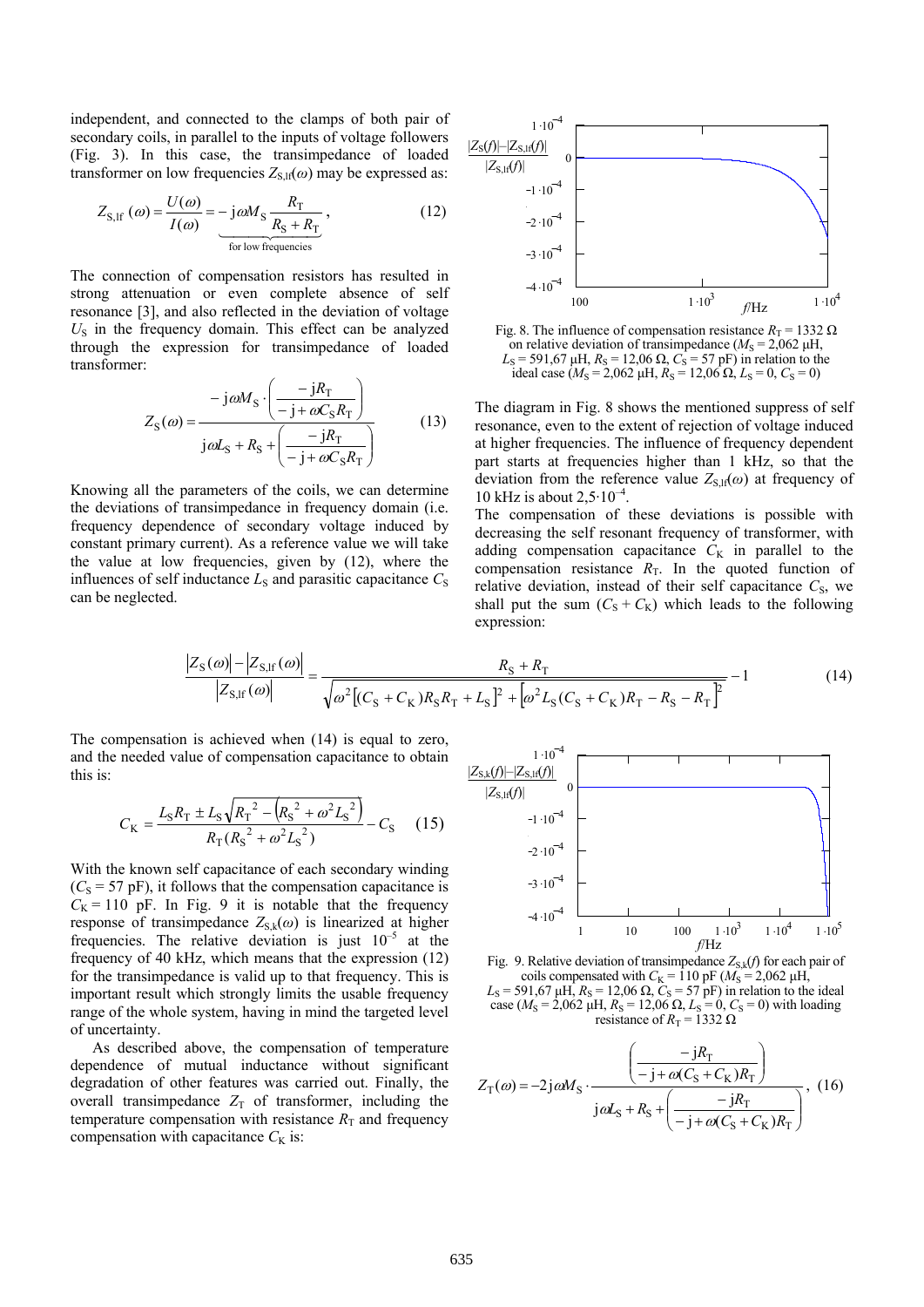which can be expressed using "effective" mutual inductance as:

$$
Z_{\text{T}}(\omega) \approx -j\omega \cdot \underbrace{\left(2M_{\text{S}} \cdot \frac{R_{\text{T}}}{R_{\text{S}} + R_{\text{T}}}\right)}_{\text{effective mutual inductance}}
$$
(17)

From the obtained function it follows that the connection of compensating resistance  $R<sub>T</sub>$  has a consequence that the "effective" mutual inductance is decreased by factor  $R_T/(R_S + R_T)$  in comparison to the real mutual inductance  $M_{\rm S}$ .

## **5. MEASURING RESULTS**

The principle of mutual inductance measurement is presented in schematic diagram in Fig. 10. The frequency of primary current is measured by HP 5316B Universal Counter, the induced voltage is measured by the HP 3458A Digital Multimeter marked as V1, driven by *Swerlein's* algorithm [5], while the primary current is determined as voltage on Fluke A40 shunt measured on second HP 3458A Digital Multimeter, marked as  $V_2$ .



The measurements was carried out with nominal primary current  $I_P$  of 1 A, and its frequency  $f_P = 100$  Hz. The uncertainty of this measurement depends mostly of uncertainties of measured voltages. In quoted algorithm, for frequency of 100 Hz it is around 20 ppm. Mutual inductance of the entire transformer is estimated from the following expression:

$$
M_{\rm T} = \frac{U_{\rm S}}{2\pi f_{\rm P} \cdot I_{\rm P}} = \frac{1}{2\pi \cdot f_{\rm P}} \cdot \frac{U_{\rm S}}{U_{\rm A40}} \cdot R_{\rm A40} \tag{18}
$$

The measured mutual inductance of the whole transformer is  $M_{\text{Tm}} = 4{,}1270 \cdot 10^{-6} \cdot (1 \pm 4 \cdot 10^{-5}) \text{ H.}$  The temperature dependence of mutual inductance was determined by the measurement in two points; on laboratory temperature  $t_0 = 23 \text{ °C}$  and increased temperature  $t = 28 \text{ °C}$ . Measurement results given in Figs. 11 and 12 show behaviour of *M* in cases with and without temperature compensation.



#### **6. CONCLUSION**

Based on the previous analysis, the calculated mutual inductance of the whole transformer is equal to  $M_{\text{Te}} = 2M_{\text{S}} = 4{,}1232.10^{-6} \text{ H}$ , while the real mutual inductance, measured in the laboratory conditions at temperature  $t = 23$  °C, is  $M_{\text{Tm}} = 4{,}1270 \cdot 10^{-6} \cdot (1 \pm 4 \cdot 10^{-5})$  H. The relative difference between  $M_{\text{Tm}}$  and  $M_{\text{Tc}}$  of 9,2·10<sup>-4</sup> is achieved, indicating the possibility of creating a generic calculable current-to-voltage converter. The quoted results were obtained without temperature compensation. On the other hand, with the introduced temperature compensation by loading the secondary coils with compensation resistors  $R<sub>T</sub>$ , the measured "effective" mutual inductance of transformer is  $M_{\text{Tm,eff}} = 4,0900 \cdot 10^{-6} (1 \pm 4 \cdot 10^{-5})$  H, and the difference is taken into account as corrective term.

The incomplete temperature compensation comes due to the fact that the theoretical temperature coefficient of mutual inductance is somewhat less than the real one, but in the given temperature range the compensated transformer has TC<sub>*M*</sub> of only  $\approx$ 5 ppm/K, which is a satisfactory result.

It is important to emphasize that the temperature compensation by loading with  $R<sub>T</sub>$  has a strong influence on the frequency characteristic of this transformer, in which the much lower deviation from ideal transfer function is possible, which enables the wider frequency range of its use with the lower uncertainty.

#### **REFERENCES**

[1] L. Ferković, D. Ilić, I. Leniček, "Laboratory current transformer based on Rogowski coil", *Proceedings of the*